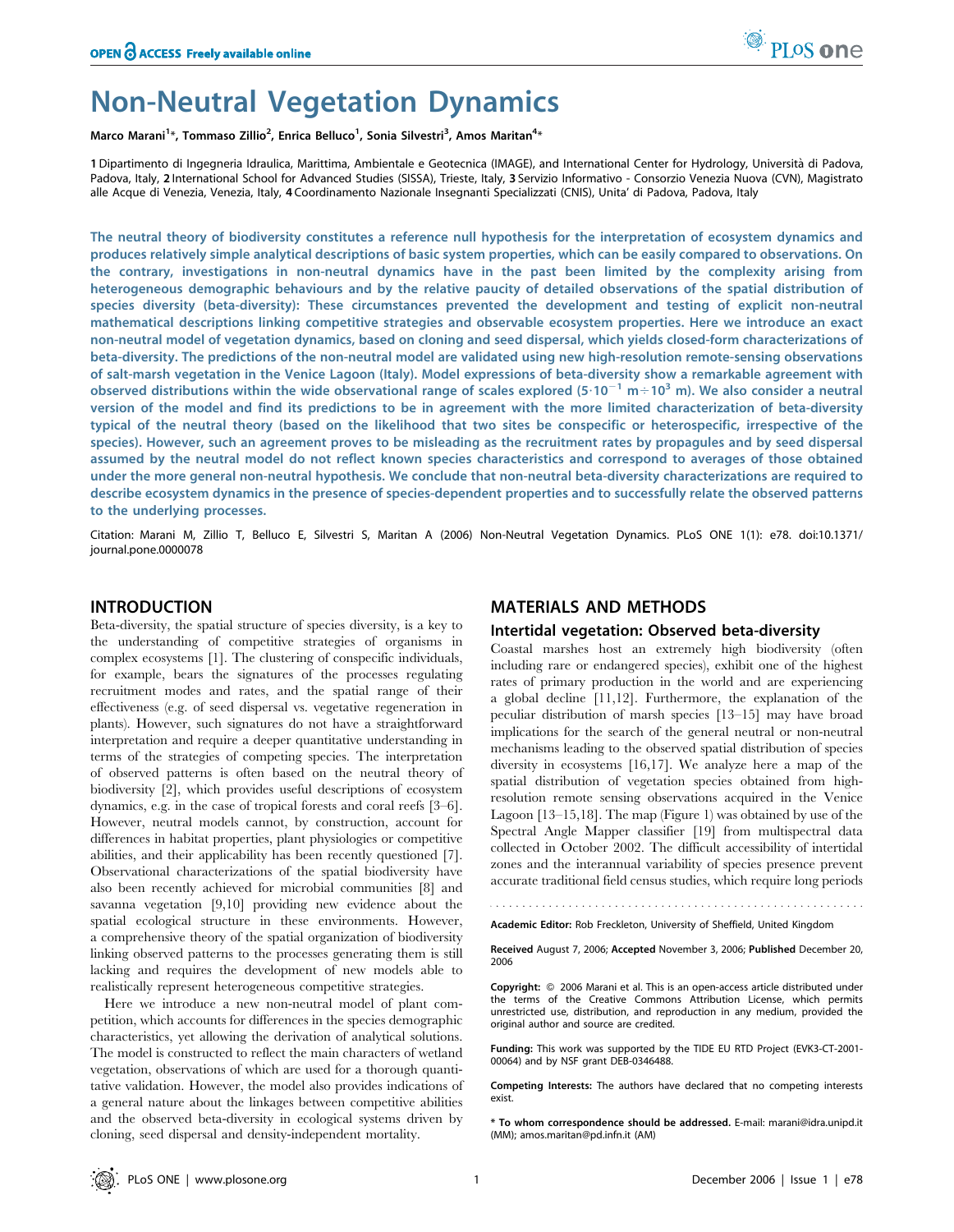

Figure 1. Vegetation map of the San Felice salt marsh in the Venice Lagoon (geometric resolution is 0.5 m, channels and creeks are in blue). The inset provides an indication of the high level of detail characterizing the data, which resolve small-scale channel and vegetation structures. doi:10.1371/journal.pone.0000078.g001

of time to be completed in vast areas and thus do not yield an istantaneous characterization of the species spatial distribution. The accuracy achieved by recent remotely-sensed vegetation maps overcomes such sampling limitations, and allows the quantitative determination of the spatial distribution of the species ([18], also see Methods and Materials S1 for details on how the classification of remotely-sensed data was performed). Figure 1 shows that the halophytic species Limonium narbonense, Sarcocornia fruticosa, and Spartina maritima exhibit the typical patchy distribution associated to the zonation phenomenon [14]. Such patterns are the result of habitat characteristics and competition and are here analyzed within the 0.5 m–1 km range of scales. The accuracy of the vegetation map was verified by comparing the results of the classification with an ancillary dataset consisting of more than 17,900 reference  $0.5 \text{ m} \times 0.5 \text{ m}$  pixels, in which the vegetation type was determined by field surveys. The comparison shows that the Spectral Angle Mapper classifier correctly identifies more than 86 % of the reference pixels, indicating that remotely sensed maps of intertidal vegetation indeed constitute a sound basis for statistical analyses.

A characterization of the spatial distribution of species diversity is provided by the two-point correlation function given by the probability,  $F_r(i, j)$ , that two sites separated by a distance r host species i and j.  $F_r(i, j)$  functions were estimated from our observational data (Figure 2, hollow symbols) using a discrete step  $\Delta r = 0.5$  m (the pixel size of the vegetation map), by sequentially considering each site in the map hosting species  $i(j)$ , by computing the fraction of sites within the range  $[r-\Delta r/2, r+\Delta r/2]$  hosting species  $j(i)$ , and by finally averaging over the entire domain. The value of  $F_{r=0}$  (i,i) is equal to the average density of species i in the domain, whereas  $F_{r=0}$  (i,j) = 0 if i $\neq j$ . Furthermore, when r is large enough for species occurrence to be uncorrelated,  $F_r(i, j)$ approaches the value  $F_{r=0}$  (*i,i*) $\cdot$  $F_{r=0}$  (*j,j*). The specific shape of  $F_r(i,i)$  depends both on how fast species presence becomes spatially uncorrelated and on the average density of each species. The presence of a local maximum in the Sarcocornia-Limonium betadiversity (Figure 2) is indicative of a 'preferential distance' between the two species, which often occur in roughly parallel banded structures (see Figure 1), possibly due to the influence of topography on vegetation occurrence [14]. These analyses show that significant information on the spatial arrangement of species may be extracted from beta-diversity curves, but it is far from obvious how the competitive behaviour of different species may be



Figure 2. Beta-diversity of intertidal vegetation species. The solid symbols represent the probability of occurrence of species *i* and *j* at two sites separated by a distance  $r$  as computed from the vegetation distributions of Figure 1. The solid lines are plots of eqs. (1) from the model fitted on observations. Panel a) refers to the case in which  $i=j$ , (conspecific sites). In panel b), referring to the case  $i\neq j$ , only one betadiversity curve involving soil was indicated for clarity, the remaining ones being similar.

doi:10.1371/journal.pone.0000078.g002

inferred from them. It will later be seen that the development of a mathematical model for the collective behaviour of the ecosystem indeed provides a quantitative link between beta-diversity and the reproductive and competitive abilities of the different species. The wide differences in the beta-diversity curves in Figure 1, associated to similarly different spatial patterns, are the signature of fundamental differences in competitive strategies among the vegetation species. We suggest that the neutral theory of biodiversity cannot account for the observed differences in the spatial arrangement of wetland species, which thus require a non-neutral description. The development of a non-neutral model and the comparison of its predictions with those from a neutral one will be seen in the following to support this suggestion.

#### The model

The stochastic model is defined on a regular lattice. Each site of the lattice represents a collection of plants in an 'elementary' area (e.g. of size  $0.5 \text{ m} \times 0.5 \text{ m}$ , as in the remotely-sensed maps), and is characterized by its state *i*, representing bare soil  $(i=0)$  and S vegetation species  $(i = 1, 2, ..., S)$ . Starting with an arbitrary initial species distribution (which have no influence on the stationarystate properties of the system), the model dynamics are defined by the following rules. At each time step the state of just one site, chosen at random, is updated. With probability  $k$  the state of the site is changed in the following manner: a) if the site is occupied by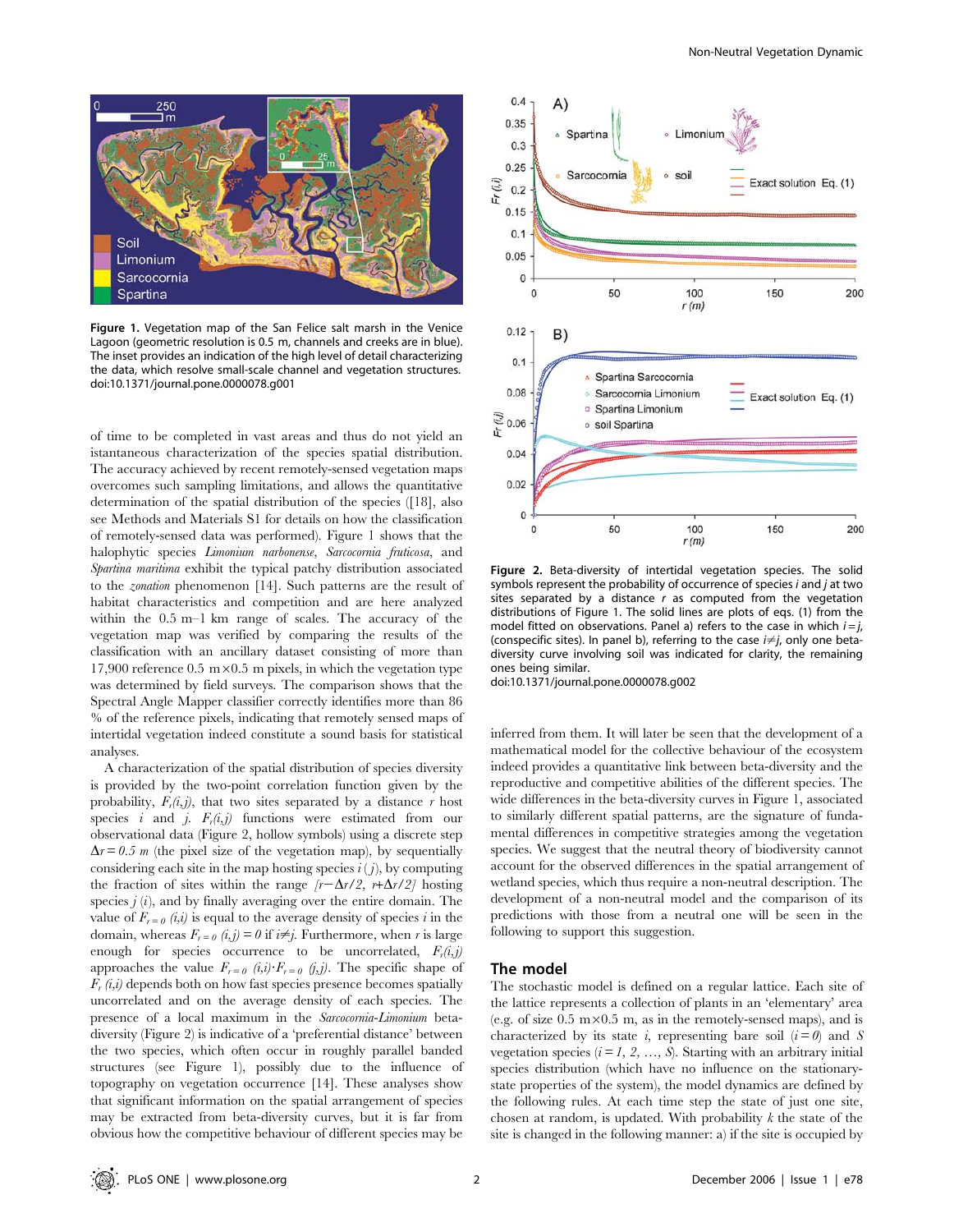species i, it becomes empty with probability  $d_i$  (and thus remains unchanged with probability  $1-d_i$ ; b) if the site is empty, it is colonized by species i with probability  $v_i$  and remains empty with probability  $1-\sum_i v_i$ . The parameters  $v_i$  represent the births from seed banks or long-range seed or rhizome fragment dispersal, quite effective in intertidal areas due to hydrodynamic transport [12,20]. With probability  $1-k$  the site is colonized by vegetative growth and acquires the state of one of its nearest neighbours chosen at random. In principle, reproduction and death rates should be dependent on position, as they are influenced by the local environmental conditions. Indeed, intertidal vegetation species are known to occur within preferred soil elevation intervals [14], mainly as a result of the variable soil aeration determined by nontrivial feedbacks between halophytes and hydrologic fluxes [12,21–23]. However, the species in Figure 1 are characterized by largely overlapping preferential soil elevation intervals, justifying the simplifying assumption of spatially-constant parameters (see Methods and Materials S1 for details). Furthermore, the possible time dependence of the model parameters has been neglected, postulating relatively steady habitat characteristics, supported by the relative stability of the observed overall vegetation spatial patterns on the annual scale and by a rapid adjustment of species presence to climatic or external perturbations. The observed betadiversity, and the corresponding probability distributions  $F_r(i,j)$ which will be later derived from the model, are therefore a synthesis of plant death/reproduction rates as jointly determined by species physiology and habitat characteristics within the specific site considered.

The model just introduced can be formulated in terms of a master equation (i.e. an equation describing the time evolution of species probabilities of occurrence [24], see Methods and Materials S1 for a detailed derivation), which is linear and amenable to analytical manipulations to obtain an explicit form of the stationary-state beta-diversity  $F_r(i, j)$ . In particular,  $F_r(i, j)$  can be expressed as the following linear combination of basis functions:

$$
F_r(i,j)\!=\sum\nolimits_{ab=0,S}c_{ijab}f_{ab}(r)\ \ \hspace{1.5cm} (1)
$$

The basis functions are given by:

$$
f_{ab}(r) = \frac{\int_{0}^{\infty} dt \ e^{-(2+\lambda_{ab})t} I_{x}(t) I_{y}(t)}{\int_{0}^{\infty} dt \ e^{-(2+\lambda_{ab})t} I_{0}(t) I_{0}(t)}, \quad r = \sqrt{x^{2} + y^{2}}
$$
(2)

where  $I_n(t)$  is the modified Bessel function of order n [25], and  $\lambda_{ab}$ is the eigenvalue of the transition probability matrix associated to the master equation. The detailed expressions of the coefficients cijab are provided in Methods and Materials S1. Notice that the expression in eq. (2) is not isotropic because of the anisotropic structure of the lattice.

This formal problem can be easily overcome by the introduction of the angular average,  $f(r, \lambda_{a,b})$ , of the function  $f(r, \lambda_{a,b})$  for a fixed value  $r=|\mathbf{r}|$ . However,  $f(\mathbf{r}, \lambda_{a,b})$  is numerically found to be isotropic when  $r$  is greater than a few times the lattice cell size.

Because  $F_r(i,j) = F_r(j,i)$ , the number of independent curves that the model generates is  $(S+2)(S+1)/2$ . By suitably rescaling the parameters of the master equation, it is seen that the model behavior depends on only two parameters per species:  $v_i = kv_i$  $(1-k)$  and  $d'_{i} = kd_{i}/(1-k)$ . The first parameter,  $v'_{i}$ , expresses the ratio of the probability of birth  $\langle kv_i \rangle$  from dispersed seeds or plant fragments ('non-local' mechanism) to the probability  $(1-k)$  of propagule colonization ('local' mechanism). The second parameter,  $d'_{i}$ , is the ratio between the probability (kd<sub>i</sub>) of plant death to the probability of 'local' propagule reproduction.

The model allows the explicit computation of the expected density for each species (see Methods and Materials S1 for details). If  $a_i = v_i/d_i$ , one finds that the expected density of species i is:

$$
\rho_i = \frac{a_i}{1 + \sum_j a_j} \tag{3}
$$

while the expected density of bare soil is  $\rho_i = \frac{1}{1} \sum_j a_j$ . We can thus derive expressions for the relative sensitivity of the density of species i to a variation of the parameter  $a_k$  of the generic species  $k$ , defined as:  $V_{i,k} = \frac{\partial \ln \rho_i}{\partial \ln a_k}$  $=\frac{a_k}{a_k}$  $\rho_i$  $\partial \rho_i$  $\frac{\partial P_i}{\partial a_k}$ . When  $k = i$ , it is  $V_{i,i} = 1 - \rho_i$ ,

showing that more abundant species are less sensitive to variations in their own birth/death ratios. When  $k\neq i$  it is  $V_{ik}=-\rho_k$ , showing that the sensitivity of the density of any species  $i$  to variations in the birth/death ratio of another species,  $k$ , is greater when the latter is more abundant. It may also be seen that such sensitivity is independent of the species  $i$  considered, and that, due to the negative sign in the expression of  $V_{ik}$ , an increase in the birth/ death ratio of a species always determines a decrease in the abundance of the remaining species as a result of competition.

In order to explore the ability of a neutral model to describe the observed beta-diversity, we will also apply the model introduced above under the hypothesis that all species be characterized by the same effective competitive strategies. This is obtained simply by imposing that the parameters for all the species be equal, i.e.  $v'_{i}=v'$  and  $d'_{i}=d'$ ,  $\forall i$ . Comparisons between observations and predictions by the neutral and non-neutral versions of the model will be discussed below.

## RESULTS AND DISCUSSION

The non-neutral model was fitted to the observations by minimizing the mean squared deviations between modelled (eq. 1) and observed  $F_r(i,j)$  curves. Notice that the model has relatively few degrees of freedom (2S parameters, where  $S=3$  in the present case) to fit the  $(S+2)(S+1)/2$  observed beta-diversity curves, and is thus quite parameter-parsimonious, dissipating doubts about a possible overfitting. Comparisons of modelled beta-diversity curves (Figure 2, solid lines) with observations (Figure 2, hollow symbols) show a remarkably good agreement over the entire range of scales available, which is quite indicative of the model descriptive capabilities if one considers the relatively small number of parameters involved. The only notable departure of the model from the observations regards the Sarcocornia-Limonium betadiversity curve. The model does not reproduce the observed local maximum, suggesting that the latter (and the parallel banded structures to which it is associated) be induced by environmental controls not accounted for (by construction) in the model. The model allows further inferences about the competitive abilities of the different vegetation species. The values of the  $v_i$  parameters obtained by calibration (see Methods and Materials S1 for a list of all parameter values) were  $4.51 \cdot 10^{-6}$  for Limonium narbonense, 3.63  $\cdot10^{-6}$  for Sarcocornia fruticosa and 1.26  $\cdot10^{-4}$  for Spartina maritima. These small values indicate, under the stationary conditions considered, an evident general dominance of the (local) clonal vs. (non-local) seed/rhizome fragment dispersal reproduction strategies. This circumstance is consistent with broad halophyte physiological characteristics from field and laboratory observations [12,20,26]. However, it should be considered that our results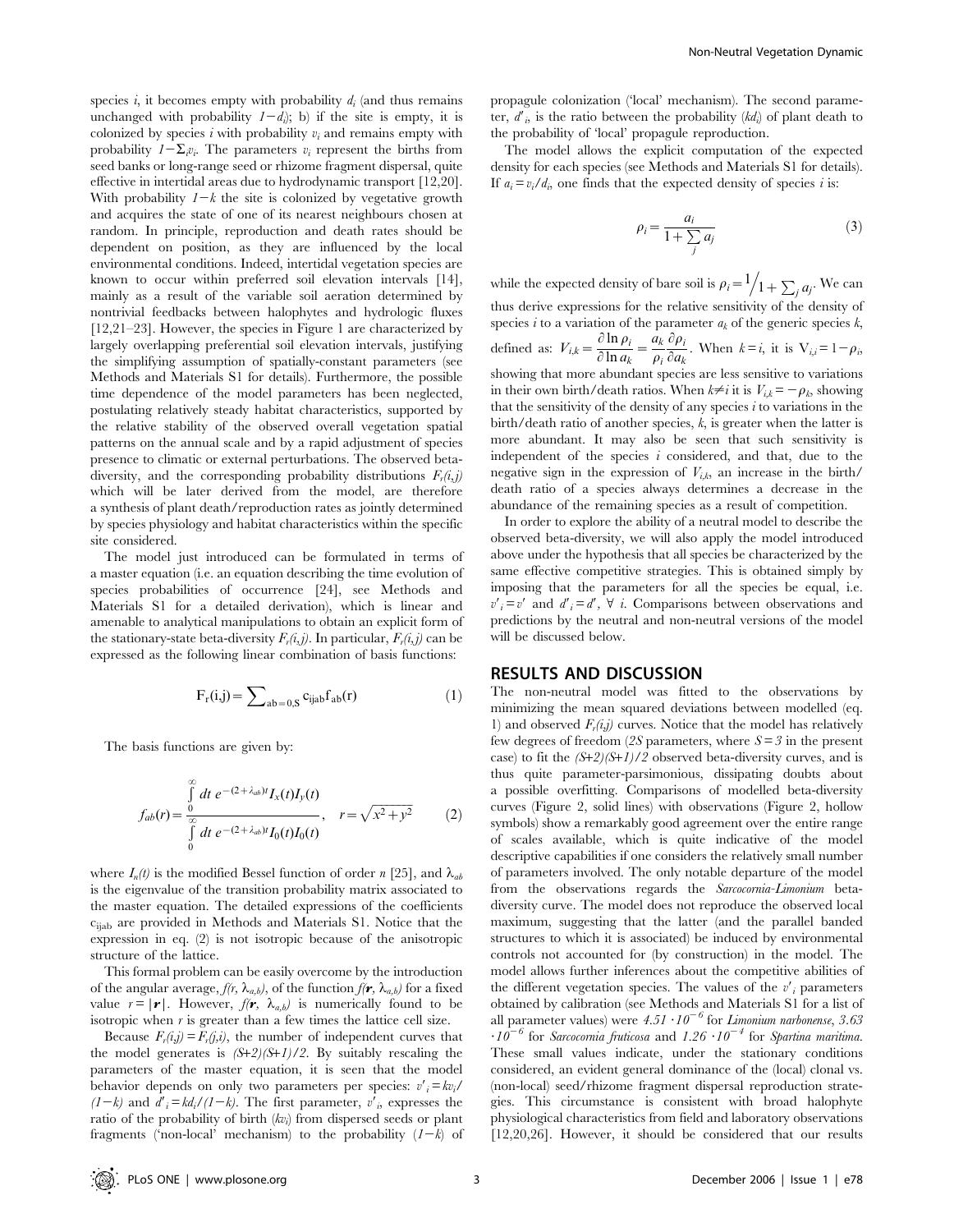provide a fully quantitative characterization, also accounting for factors which are otherwise difficult to evaluate, such as the rate of seedling survival, the efficiency of seed or vegetative material transport, etc. The  $v_i'$  values indicate a relatively greater dominance of the local vegetative growth mechanism in the case of Sarcocornia fruticosa and Limonium narbonense as compared to Spartina maritima. Such an inference would hardly be possible by simple inspection or analysis of the beta-diversity curves. The model proposed is thus valuable in separating the effects of the competitive abilities of each species, which are otherwise intricately intermingled in the  $F_r(i,j)$  functions of Figure 2, and in identifying and interpreting the signatures of local and non-local reproduction mechanisms in plant aggregation patterns.

Another interesting indication provided by the model stems from the similar values of the parameters  $v'$  (ratios between the rates of local and non-local birth mechanisms) and  $d'_i$  (ratios of death to local birth rates) for Sarcocornia fruticosa and Limonium narbonense. Such information, hardly obtainable from field experiments, indicates a close functional similarity of the two species and is useful when a distinction of functional types, rather than of species, is of interest.

The model we have proposed incorporates environmental spatial heterogeneities in the effective birth (from seeds/rhizome fragments and from propagules) and death rates, which summarize the species competitive abilities within the specific environment considered. The application of the model even to neighbouring marshes may thus lead to different parameter values for the same species, e.g. due to a different efficiency of the seed transport mechanisms, to varying seedling survival rates or to different rates of propagule production and establishment on different topographies (corresponding to different soil aeration conditions). This is an advantage of our approach, which allows the direct evaluation of the effectiveness of species competitive abilities in the actual environment, rather than in idealized laboratory conditions or within a limited and controlled study site.

In spite of the functional similarity between Sarcocornia fruticosa and Limonium narbonense the differences with Spartina maritima are major, in terms of average density, beta-diversity, and reproduction/death rates. It is thus interesting to explore the interpretation that would be provided of the species distribution in Figure 1 by the neutral theory. Under this assumption, in which reproduction and death rates are the same for all species, the spatial distribution of diversity is described by [3,4,6,17]: i) the probability of pairs of



Figure 3. Beta-diversity of intertidal vegetation species under the neutral assumption. The hollow symbols represent observational values, while solid lines are plots of eq. (1) from the neutral model fitted on observations.

doi:10.1371/journal.pone.0000078.g003

conspecific sites  $\left(\sum_{i=1}^{3} F_r(i,i)\right)$  or bare soil sites  $(F_r(0,0))$  occurring at a distance  $r$  (hollow squares and circles in Figure 3, respectively); ii) the probability of a vegetated site and a bare soil site being at distance  $r$  ( $\sum_{i=1}^{3} F_r(i,0)$ , diamonds in Figure 3); and iii) the probability of heterospecific sites occurring at a distance  $r$  (e.g. computed as  $1-F_r(0,0)-F_r(1,0)-F_r(1,1)$ , triangles in Figure 3). We notice here that the number of adjustable parameters is smaller in the neutral model (2 parameters) than in the non-neutral one (6 parameters). However, it is not at all obvious that the non-neutral model should outperform the neutral one, because the number of beta-diversity curves to be fitted is much smaller in the neutral (4 beta-diversity curves) than in the non-neutral case (10 betadiversity curves). The observed beta-diversity curves computed according to the neutral framework exhibit a correlation which decreases with distance at a rate which is intermediate between those of Limonium narbonense and Sarcocornia fruticosa and of Spartina maritima as obtained from the non-neutral model. Also, any information on a preferential distance between individuals of Limonium narbonense and Sarcocornia fruticosa is obviously lost, because the two species are not distinguished from each other in a neutral setting. Fitting the observed beta-diversity using the expressions obtained from eq. (1) when  $v'_i = v'_i$  and  $d'_i = d'_i$  yields  $v'_i = 2 \cdot 2 \cdot 10^{-5}$ and  $d' = 3.82 \cdot 10^{-5}$ , corresponding to the modelled beta-diversity curves indicated by solid lines in Figure 3. The parameter values fall between those of Limonium narbonense and Sarcocornia fruticosa (which were quite similar) and those of Spartina maritima, as obtained from the non-neutral model. The shape of the betadiversity curves and the values of the parameters thus suggest that the neutral assumption amounts to lumping the actual species into a fictitious species with intermediate properties. In particular, the order-of-magnitude differences between non-neutral and neutral values of the parameters suggest that the good agreement between the neutral model and observations in the present case inspires a misleading confidence in the ability of the approach to describe vegetation diversity patterns. The close fit of observed betadiversity curves by the neutral model is, in fact, obtained by defining a 'virtual' species to represent the average reproductive characteristics of actual ones, with a loss of physical significance. These considerations point to the usefulness of a parameterparsimonious non-neutral model, which is able to capture the heterogeneous properties of individual species and to decipher the competitive strategies embedded in the observed beta-diversity patterns.

# SUPPORTING INFORMATION

Methods and Materials S1 Detailed methods and model formulation

Found at: doi:10.1371/journal.pone.0000078.s001 (0.17 MB DOC)

Figure S1 Observational soil elevation frequency curves conditional to the presence of the different vegetation species of interest (modified after [14]).

Found at: doi:10.1371/journal.pone.0000078.s002 (1.89 MB TIF)

## ACKNOWLEDGMENTS

We thank Andrea Rinaldo, Jayanth Banavar and Igor Volkov for useful discussions and advice.

#### Author Contributions

Conceived and designed the experiments: MM SS AM. Performed the experiments: TZ. Analyzed the data: MM TZ EB AM. Wrote the paper: MM AM.